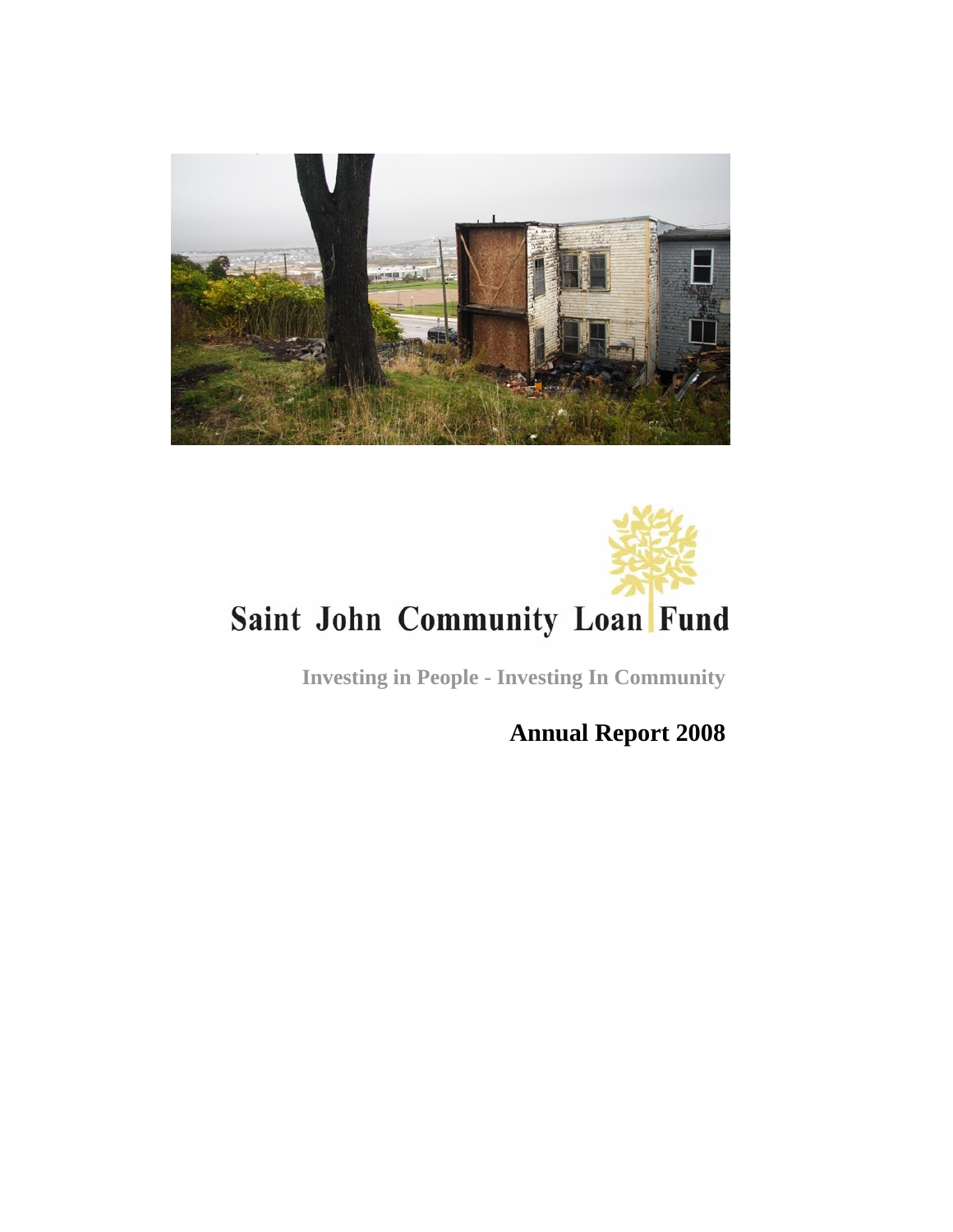# **Our Mission**

To improve social conditions for people living in Saint John by promoting economic independence and fostering entrepreneurship in our community.

#### **Our Activities**

The Saint John Community Loan Fund (Loan Fund) helps individuals create income, build assets, and attain greater self-reliance by providing:

- business loans
- employment loans
- shelter loans (deposits, arrears)
- financial literacy training (Money Matter\$)
- leadership training (Power Up in partnership with UCSN)

The Loan Fund promotes community investing. It recruits investments to build its loan pool and donations to safe-guard the loan pool against losses.

**Like banks or credit unions, community loan funds maintain reserves to protect themselves and their investors. The Saint John Community Loan Fund exceeds the industry standard by setting aside 30% of total loans out.** 

**No investor has lost money**

# **Our Program Funding Partners in Fiscal 2008**

- Co-operators Insurance Co. CED Fund
- Greater Saint John Community Foundation
- Social Development (Family and Community Services) Government of NB
- Women's Issues Branch Government of NB

**The Human Development Council continues to be our primary community partner, providing office space, equipment and a sounding board for ideas**.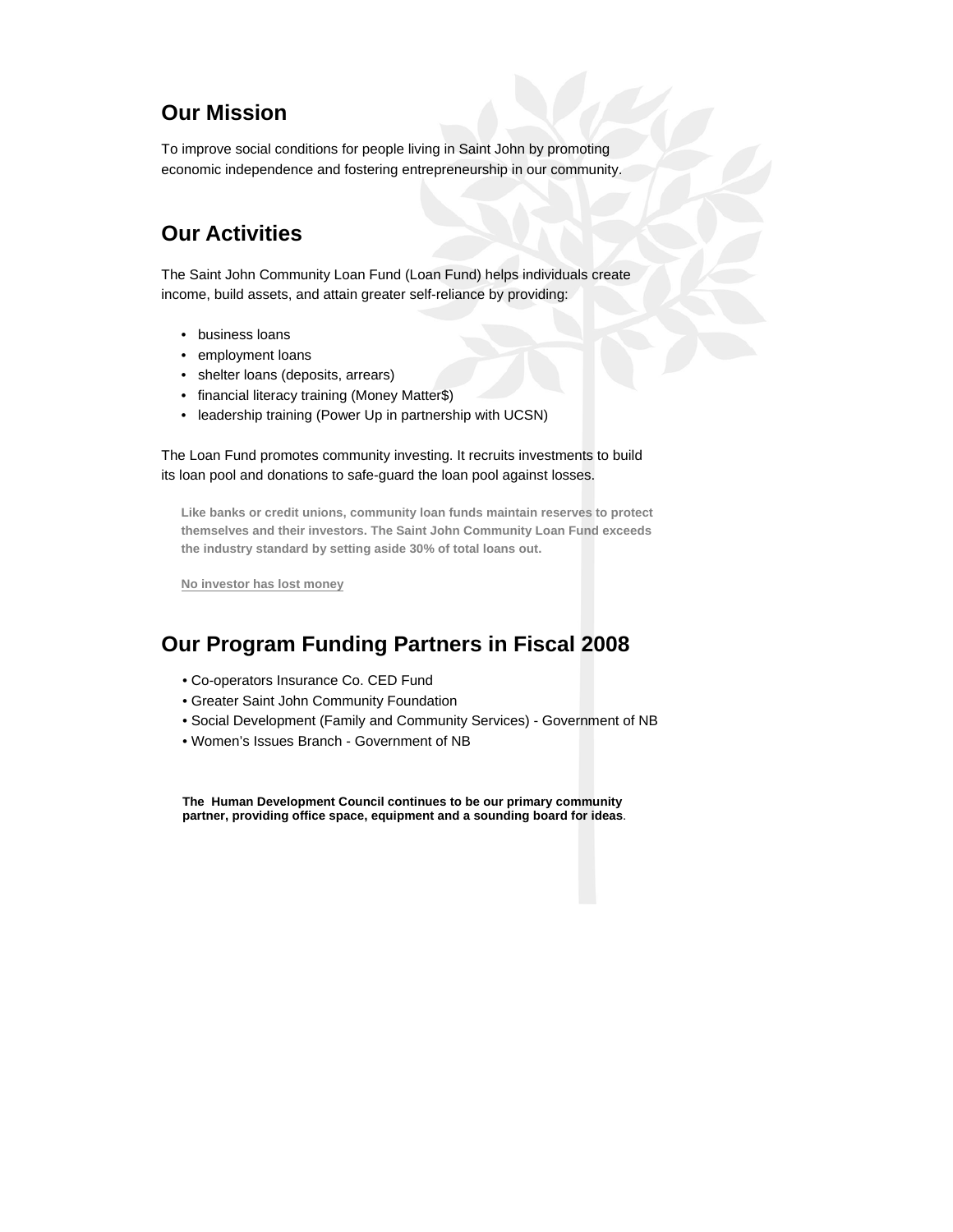

Tim Trask on scaffolding at Lepreau

#### **Getting back to work**

Tim Trask is an apprentice carpenter, but for different personal reasons ended up out of work for a prolonged period. He finally decided to turn things around this year. With some spiritual support from the Saint John Community Chaplaincy and persistent calls to the carpenter's union, he ended up at the Loan Fund. Tim had a plan, \$750 would get him back to work; some tools, equipment, and paid up union dues. We made that loan and today he is working at the Point Lepreau Nuclear Facility refurbishment project. You can imagine the income he is earning now. In fact, this year he will pay the government - a lot. Tim says, "If you believe in yourself, then others believe in you. You need a plan, and a goal, but its one step at a time. I'm very grateful to the Community Loan Fund for believing in me."



# **Cumulative Stats At A Glance\***

#### **Loans**

| Number of Inquiries        | 1,177     |
|----------------------------|-----------|
| Loans Disbursed            | 162       |
| Value of Loans             | \$192.876 |
| Value of Loans Repaid      | \$97.866  |
| Value of Loans Written off | \$42.799  |

#### **Impact** (from business and work loans)\*\*

| <b>Activity Providing Main Income</b> | 43% |
|---------------------------------------|-----|
| Activity Providing Extra Income       | 29% |
| Activity Discontinued                 | 28% |

#### **Training** (Participants)

| Money Matter\$           | 399 |
|--------------------------|-----|
| <b>Business Planning</b> | -37 |
| One-on-One Budgeting     | 20  |

\*September 1999 to March 31, 2008

\*\*Plus millions in income generated and thousands in reduced provincial income assistance costs.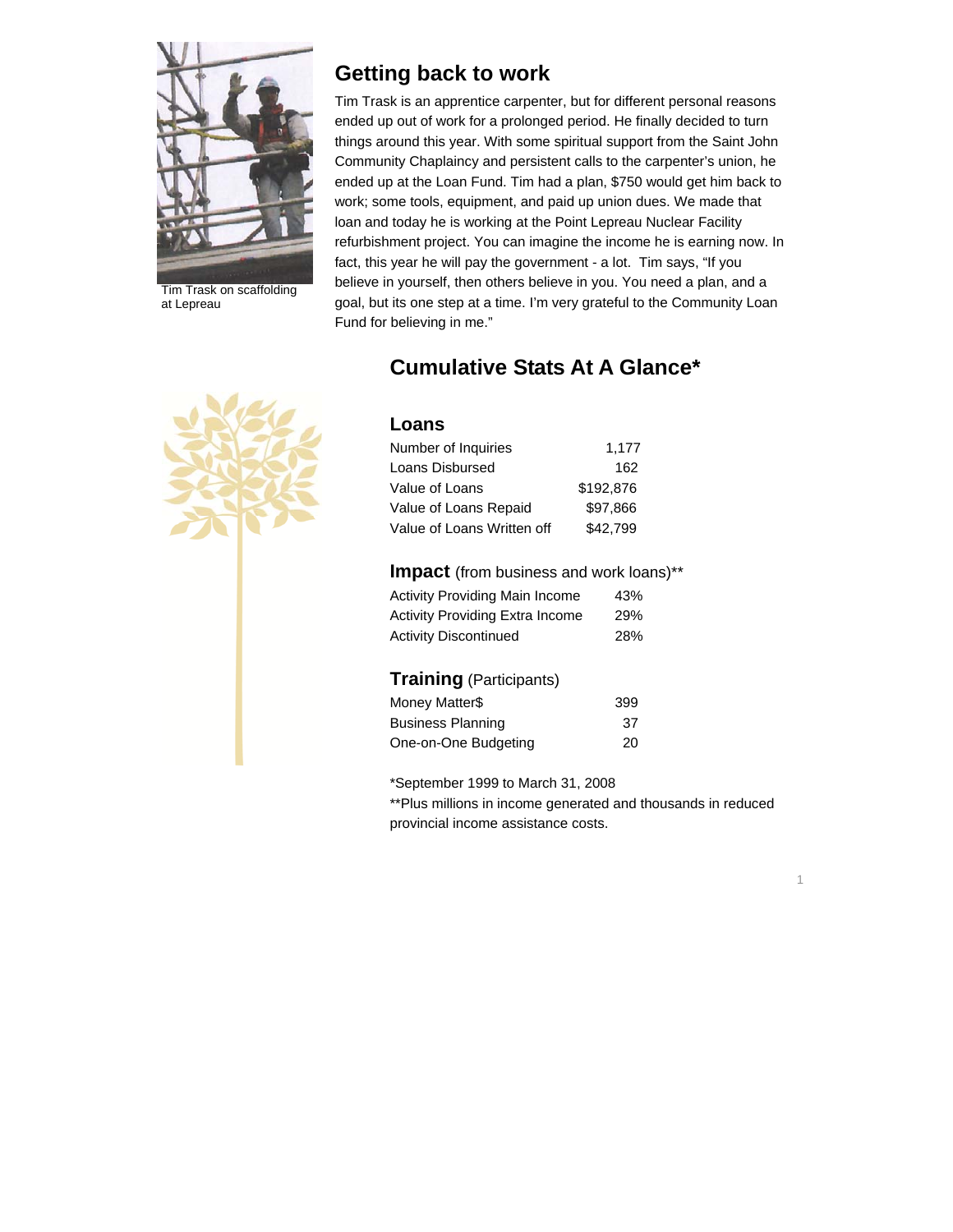#### **President's Message**

Throughout the annual report you will see pictures that depict what we do - helping people create income, build assets, and become more self-reliant. On the front cover and at the right are pictures taken by Rob Roy, one of our board members. They are pictures that remind us of the

work we undertook this past year to renovate a rundown mostly vacant building and make it a home for the Loan Fund and for two single working moms. This building will now become an asset for the Loan Fund, and for the community. This captivating vision of owning our own building, was put forth by our manager and adopted by our board. It is a vision that has been supported by the Province of NB which has provided renovation grants and it is a vision that attracted angel donors and a grant from the Greater Saint John Community Foundation. It is clear to undertake any significant project that builds a better community we need diverse and significant partners. I believe, as an investor in the Loan Fund, that your investment provides a wonderful return. Thank you to all who made an investment in our vision and continue to do so year after year.





Louise Béland is a selfemployed interpreter. More importantly she is a Loan Fund investor.

Louise Béland, President

#### **Manager's Message**

The vision of a charitable organization that lends money and builds assets is new, but is gaining traction. Everyone wants a better community, the question is how do we get there. I believe many people are beginning to see social finance and social investing as a bit more attractive than charity. It is entrepreneurial. This last year we took a risk and bought a place to renovate, we will move in this September. We also began partnering with UCSN to deliver Power Up. This coming year we have support from the Province of NB's Women's Issues branch to pursue social enterprise. We've been named the champion for the "Social Enterprise Business Case" in the Benefits Blueprint. Major projects are on the horizon. The challenge is to use social finance and related training to get people into the jobs that are going to be created, to build small businesses to service the giants, and to invest in affordable home ownership. The time is now to build assets.



Seth Asimakos is the founding manager of the Loan Fund, and an investor.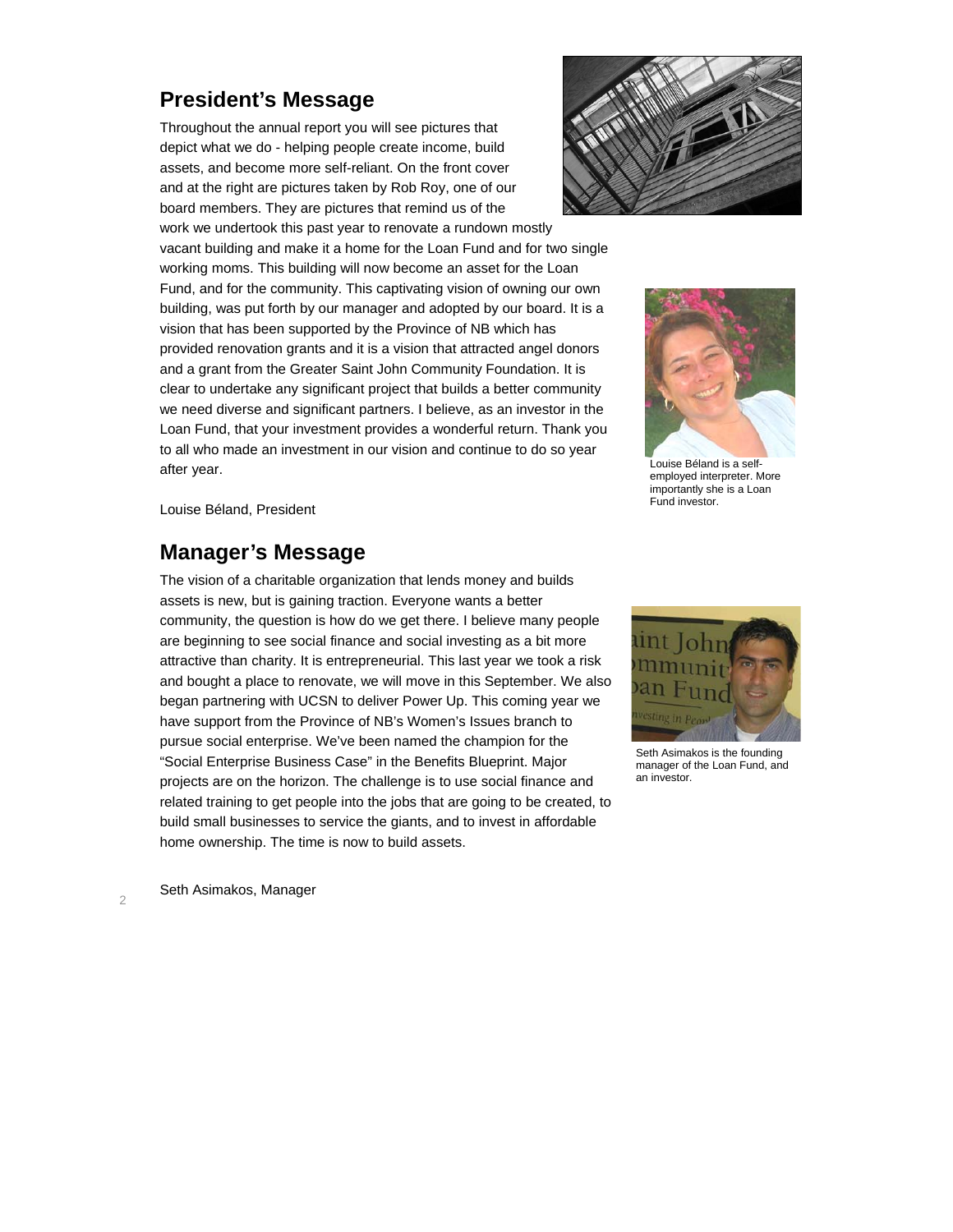# **Loan Report**

The Loan Fund received 220 loan inquiries in fiscal 2008; 60 business/ employment; 102 housing/hydro; and 58 other. From these inquiries the Loan Fund negotiated 18 loans (8% of inquiries into loans) - two business, two employment, and fourteen shelter loans. The low loan disbursement rate was a result of a tightening up of criteria after reflecting on a high default rate among shelter loans. We re-committed to the principle that loans must help people create income, or at least improve their margin of income; and we added a screen



that all applicants would have at least a \$50.00/mo. buffer in their income after the loan payment. The attention we devoted to loans in arrears resulted in 12 borrowers successfully paying out their loans, the highest single number in any given year! It is important to note that when we cannot help an individual, much effort is invested to refer them to an organization that can help.

This year we received a number of inquiries to pay for tuition related to trades training that were ineligible due to high loan value or length of training. With employment demand high in certain trades and referrals from the Department of Post Education Labour and Training, we are now reviewing this opportunity. The number of active loans at March 31, 2008: Business/Employment: 21 (36% are repaying on schedule) Shelter (Housing, Hydro, Transition from Domestic Violence): 18 (24% are repaying on schedule).

*"Our experience with the SJCLF has been all positive. They helped us in being able to move to a healthier place for our family. As well, with their help and advice our very first home is no longer a dream, it's going to be a reality in the very near future. Thank you all very much, especially Marlene Abbott, for giving us a chance when nobody else would."* 

Pamela Crockett & Clifford LeBlanc

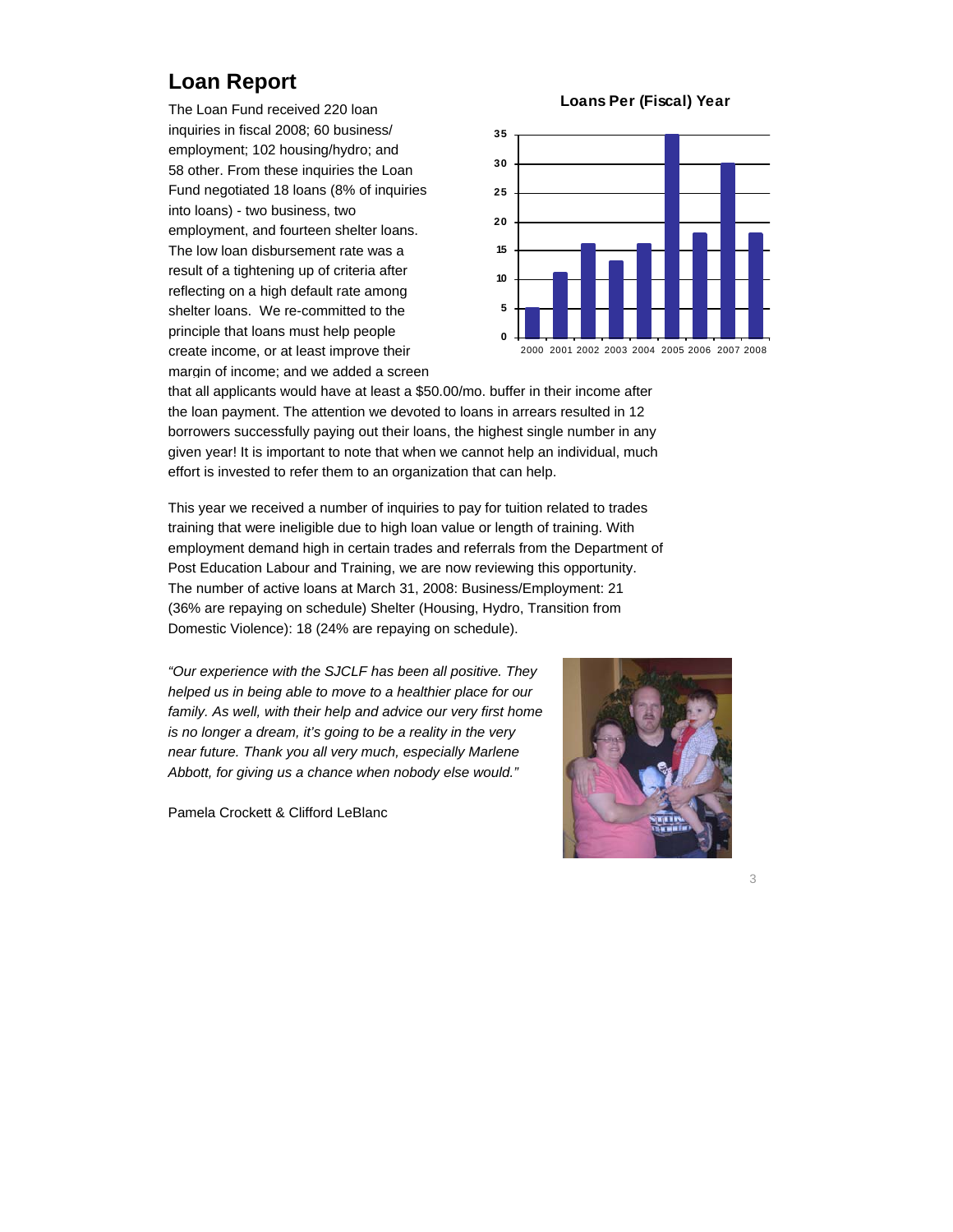# **Training Report Money Matter\$**

The Loan Fund continues to deliver a five module financial literacy course called Money Matter\$ to partnering organizations. These modules include: Assets; Budgeting; Consumerism; Banking, and Credit. Over 120 people participated in Money Matter\$ during the past fiscal year. Working with the ONE Home Affordable Home Ownership Demonstration Project, and Dalhousie University, two additional modules have been developed; Saving & Investing, and Home Ownership. This expanded version will first be used with ONE Home potential tenants and then rolled out more broadly.

#### **Our Community Partners:**

Department of Social Development, John Howard Society, Woodlawn Learning Centre, Coverdale Centre, First Steps, Second Stage Safe Housing, Junior Achievement, Building Self-Esteem and Gaining Independence Program, Learning Exchange, Open Door Club, Teen Resource Centre, Family Resource Centre, and the YM/YWCA CORE Program.



The Loan Fund also began partnering with the Urban Core Support Network to deliver a ten-week women's leadership program called POWER UP! The main themes for the program are leadership, community engagement, and social enterprise. This program will be offered six times over the next two years to low income women in Saint John's five priority neighbourhoods.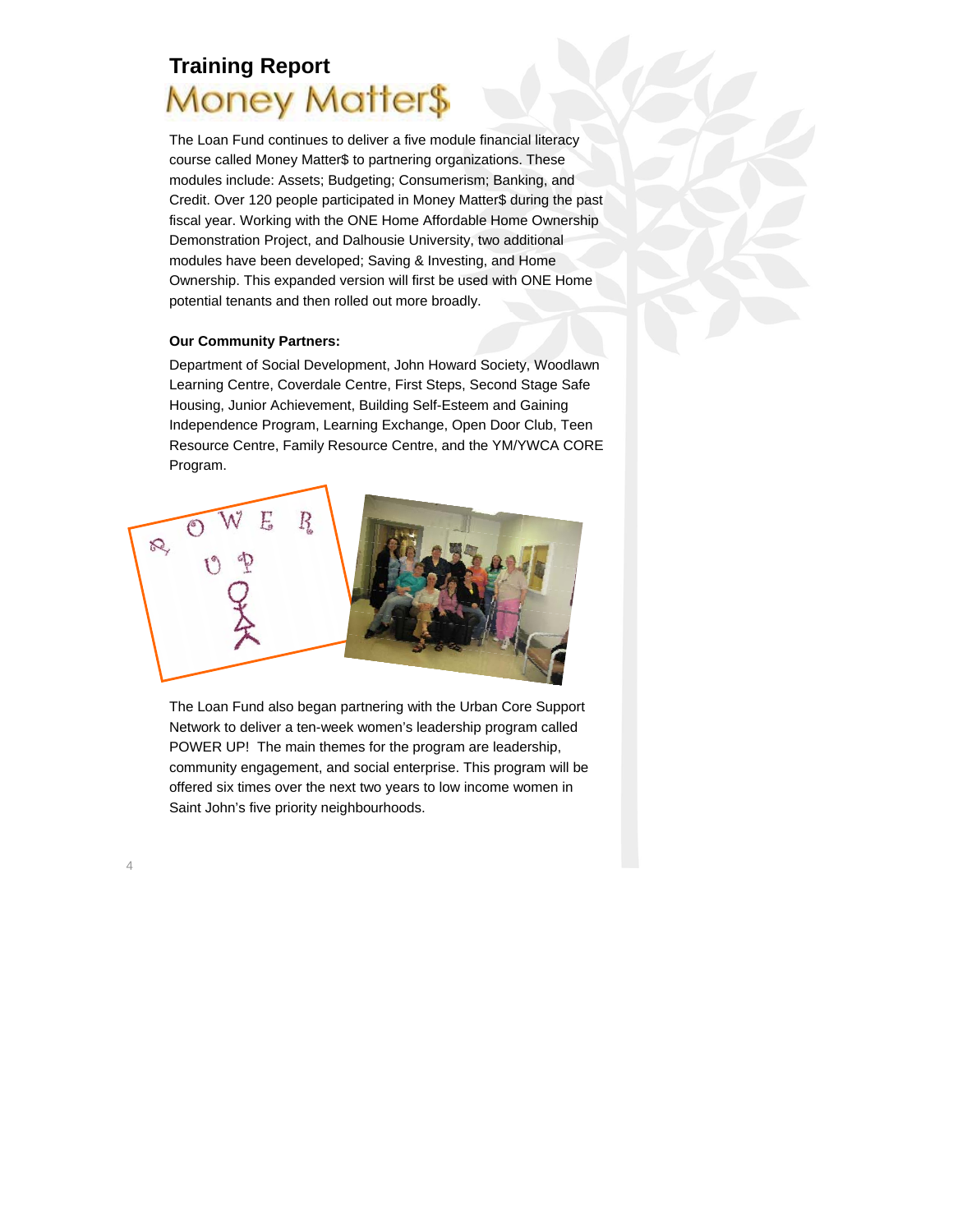# **Building the Pool**

This past year another \$60,000 was added to the loan pool, bringing the total capital devoted to lending to almost \$190,000. Another \$22,000 is sitting in a loan loss reserve to insure investors do not lose their money. It is important to note that no investor has lost any money in nine years of lending. Why build the pool? Although this year our loans decreased in numbers, we have updated policies to include new lending opportunities, social enterprises and non-profit housing. These loans can be up to \$50,000. To make a loan of \$50,000 we need that capital plus a reserve between \$5,000 and \$15,000 depending on the level of risk. Investing in and donating to the Loan Fund will insure the capital is there to go after opportunities.

#### **Capital Growth**





#### **Cities invest after hearing story of Susannah**

The City of Saint John joined Quispamsis, and Grand Bay-Westfield this year with an investment of \$50,000, the largest single investment in the Loan Fund. Key to getting these investments was a presentation to the council members of each

municipality by Gerry Pond, Margaret Ann Blaney and Leslie Oland. Gerry speaks of even large companies not getting credit because they don't have assets to collateralize, "can you imagine a person who has had bad credit or no assets how hard it can be?" . Margaret Ann focuses on the rise of micro-credit as a worldwide force, referring to the Mohammed Yunnus phenomenon, "we have our own micro-credit organization right here". The most captivating story is about a woman who built a business from a simple recipe, a brown ale, while raising six children. Of course this woman was Susannah Oland, and the business, Saint John's Moosehead Breweries - the oldest independent major brewery in Canada. All big businesses start from humble beginnings.





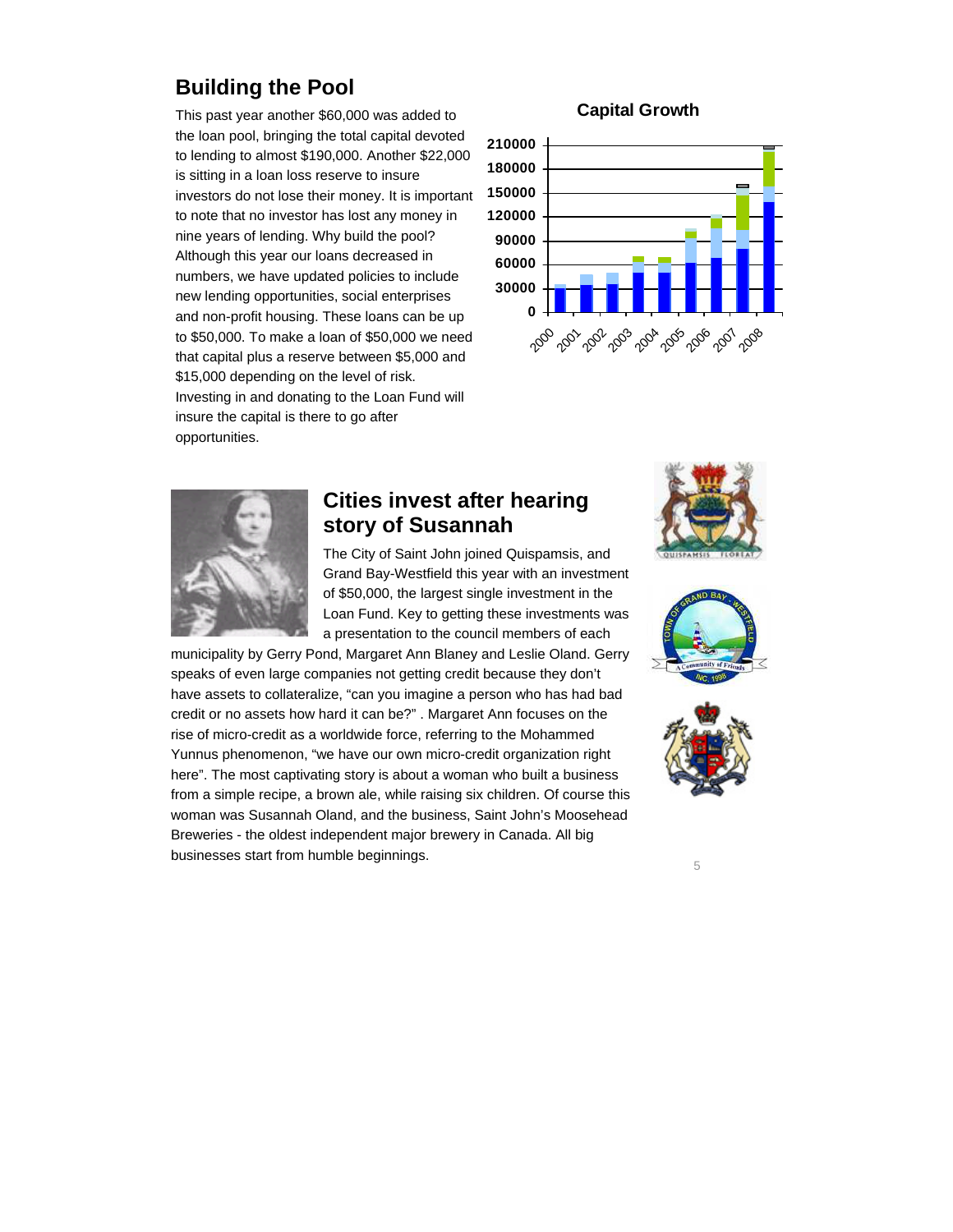#### **AUDITED FINANCIAL STATEMENTS**

For the year ended March 31, 2008<br>Excerpts from the audited statements prepared by Wilshaw & Associates. For complete statements please contact the office.

|                                            |                          |          | 2008     | 2007     |
|--------------------------------------------|--------------------------|----------|----------|----------|
| <b>Balance Sheet</b>                       | Operating                | Loan     |          |          |
|                                            | Fund \$                  | Funds \$ | Total \$ | Total \$ |
| Assets                                     |                          |          |          |          |
|                                            |                          |          |          |          |
| <b>Current assets</b>                      |                          |          |          |          |
| Cash                                       | 8,885                    | 58,707   | 67,592   | 59,916   |
| Term deposits                              | $\overline{\phantom{a}}$ | 84.586   | 84.586   | 62.940   |
| Accounts receivable                        | 7.120                    | ÷        | 7,120    | 11,311   |
| Interest receivable                        |                          | 1,374    | 1.374    | 1,062    |
| Prepaid expenses                           | 6.492                    | $\sim$   | 6,492    | 3,350    |
|                                            | 22.497                   | 144.667  | 167.164  | 138,579  |
|                                            |                          |          |          |          |
| Investments - at cost                      | ٠                        | ٠        |          | 34.997   |
| Property, plant and equipment (note 3)     | 165,065                  |          | 165,065  |          |
| Notes receivable (note 4)                  |                          | 17,264   | 17,264   | 29,825   |
|                                            | 187,562                  | 161,931  | 349,493  | 203,401  |
|                                            |                          |          |          |          |
| Liabilities                                |                          |          |          |          |
|                                            |                          |          |          |          |
| <b>Current liabilities</b>                 |                          |          |          |          |
| Accounts payable and accrued liabilities   | 31.190                   | 213      | 31,403   | 10,797   |
| Accrued interest                           |                          | 3.703    | 3.703    | 1,744    |
| Unearned income                            | 4.167                    | ÷        | 4.167    | 4,167    |
| Interfund balance                          | 28.071                   | (28,071) |          |          |
| Current portion of notes payable           | $\overline{a}$           | 26,777   | 26,777   | 17,102   |
|                                            | 63,428                   | 2.622    | 66,050   | 33,810   |
|                                            |                          |          |          |          |
| Notes payable (note 5)                     | $\overline{a}$           | 156,727  | 156,727  | 107,035  |
|                                            | 63,428                   | 159,349  | 222,777  | 140,845  |
|                                            |                          |          |          |          |
| <b>Fund Balances</b>                       |                          |          |          |          |
|                                            |                          |          |          |          |
| Loan Funds                                 |                          | 2.582    | 2.582    | 826      |
| Unrestricted                               | 124,134                  |          | 124,134  | 61,730   |
|                                            | 124,134                  | 2,582    | 126,716  | 62,556   |
|                                            | 187,562                  | 161,931  | 349,493  | 203,401  |
|                                            |                          |          |          |          |
| Fund Balances - Beginning of year          | 61.730                   | 826      | 62,556   | 17.171   |
|                                            |                          |          |          |          |
| Excess revenue (expenditures) for the year | 68,404                   | (4, 244) | 64,160   | 45,385   |
| Interfund transfer                         | (6,000)                  | 6,000    |          |          |
|                                            |                          |          |          |          |
| Fund Balances - End of year                | 124,134                  | 2,582    | 126,716  | 62,556   |
|                                            |                          |          |          |          |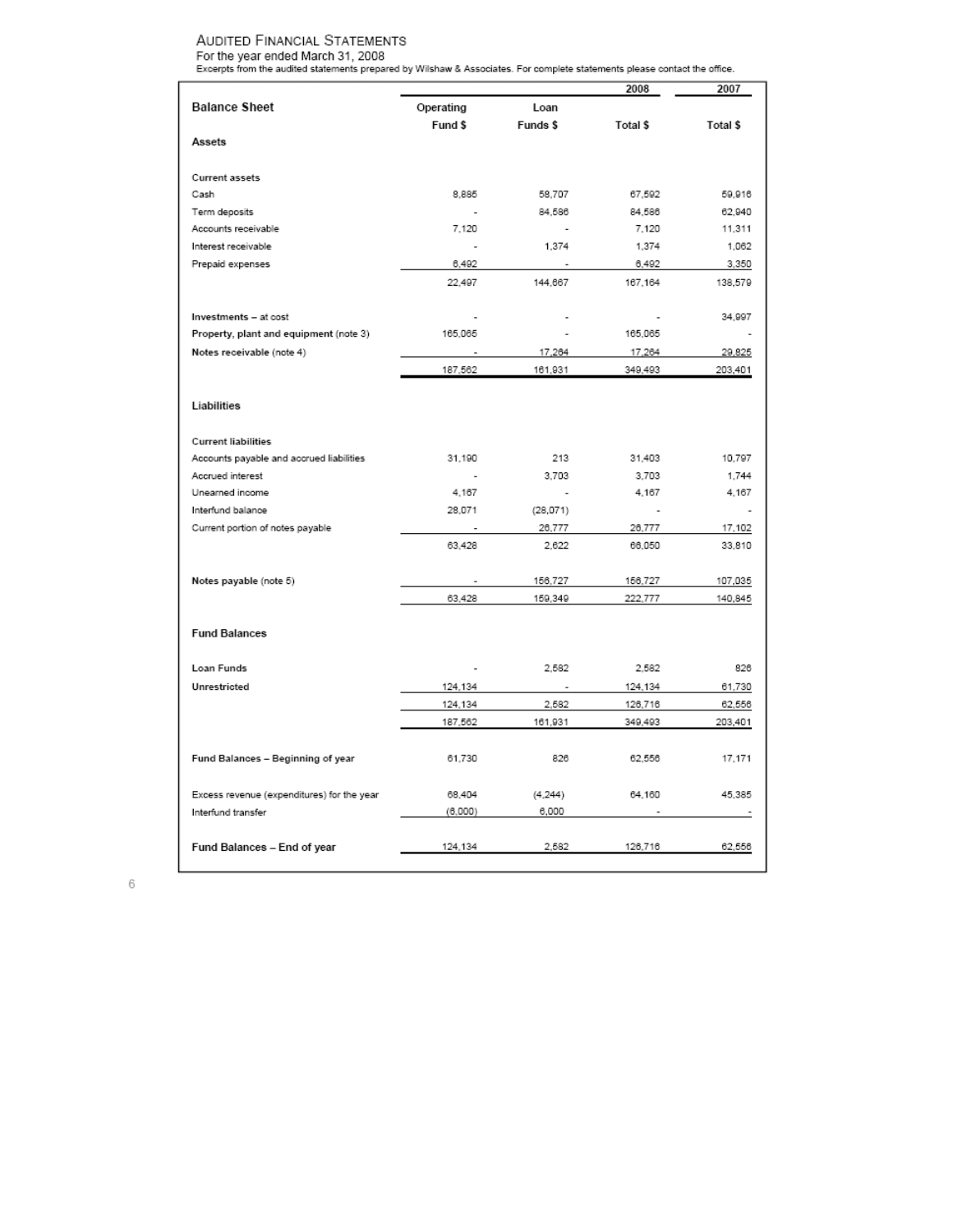|                                                   |           |          | 2008     | 2007     |
|---------------------------------------------------|-----------|----------|----------|----------|
| <b>Income Statement</b>                           | Operating | Loan     |          |          |
|                                                   | Fund \$   | Funds \$ | Total \$ | Total \$ |
| Revenue                                           |           |          |          |          |
| Government grants & fee for service               | 40,000    |          | 40,000   | 45.165   |
| Non Government grants & fee for service           | 32.834    |          | 32.834   | 68.160   |
| Donations                                         | 13,959    | 25       | 13,984   | 52.290   |
| Land and building development                     | 83,276    |          | 83.276   |          |
| Fundraising                                       | 16.246    |          | 16.246   | 12.413   |
| Interest & fees on loans and interest & dividends | 738       | 4.823    | 5.561    | 5.779    |
| Miscellaneous                                     |           |          | ٠        | 2,079    |
| Loss on disposal of investments                   | (3.772)   | ۰        | (3, 772) |          |
|                                                   | 183,281   | 4.848    | 188,129  | 185,886  |
| <b>Expenditures</b>                               |           |          |          |          |
| Wages and benefits                                | 93.985    |          | 93,985   | 98.711   |
| Communications                                    | 2.363     |          | 2.363    | 3.149    |
| Fundraising, advertising and promotion            | 6.131     |          | 6.131    | 7.256    |
| Audit, accounting, administration                 | 9.130     |          | 9.130    | 6.467    |
| Special projects                                  | 1.513     |          | 1.513    | 1.145    |
| Networking/partnership                            | 312       |          | 312      | 3.088    |
| Investor & loan costs                             | 887       | 2.075    | 2.962    | 1.177    |
| Education                                         | 85        |          | 85       | 10       |
| Loan reserves                                     |           | 7.002    | 7.002    | 17.735   |
| Miscellaneous                                     | 471       | 15       | 486      | 1.763    |
|                                                   | 114,877   | 9,092    | 123,969  | 140,501  |
| Excess revenue (expenditures) for the year        | 68,404    | (4, 244) | 64.160   | 45,385   |

Note 4

| Note 3    |         |         |         |        |
|-----------|---------|---------|---------|--------|
|           |         |         | 2008    | 2007   |
|           | Cost \$ | Amor.\$ | Net \$  | Net \$ |
|           |         |         |         |        |
| Land      | 50.143  |         | 50.143  |        |
| Buildings | 114,922 |         | 114,922 |        |
|           | 165,065 |         | 165,065 |        |
|           |         |         |         |        |

| Note 5                | Income \$ | Shelter \$ | Total \$ |
|-----------------------|-----------|------------|----------|
|                       |           |            |          |
| Opening balance       | 80.637    | 43,500     | 124.137  |
| New loans             | 59.250    |            | 59,250   |
| Interest reinvested   | 117       |            | 117      |
|                       | 140.004   | 43.500     | 183,504  |
| Less: Current portion | 25.777    | 1.000      | 26,777   |
|                       | 114,227   | 42,500     | 156.727  |

|                        | Income \$ | Shelter \$ | Total \$ |
|------------------------|-----------|------------|----------|
|                        |           |            |          |
| Notes receivable       |           |            |          |
| Opening balance        | 46.510    | 21.884     | 68.394   |
| New loans              | 8.537     | 7.550      | 16,087   |
| Payments received      | (14,759)  | (6, 887)   | (21.646) |
| Written off            | (723)     | (8, 269)   | (8,992)  |
|                        | 39,565    | 14,278     | 53,843   |
|                        |           |            |          |
| Loan reserves          |           |            |          |
| Opening balance        | 27.390    | 11.179     | 38.569   |
| Donations              | 25        |            | 25       |
| Written off            | (723)     | (8.269)    | (8.992)  |
| Loan Fees              | 671       | 306        | 977      |
| Transfer               |           | 6.000      | 6.000    |
|                        | 27.363    | 9.216      | 36,579   |
|                        |           |            |          |
| Notes receivable - net | 12.202    | 5.062      | 17.264   |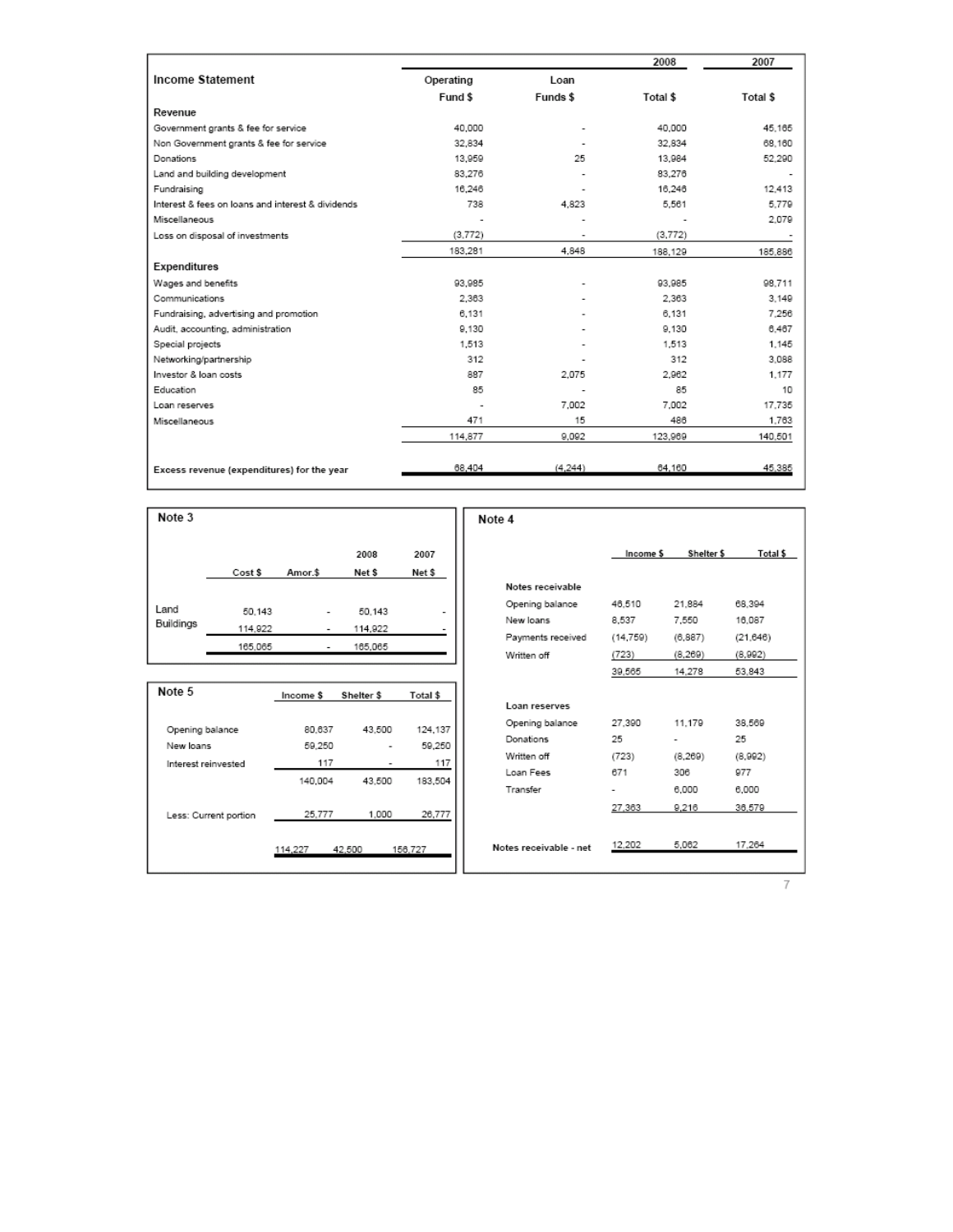# **Greetings**

The Loan Fund continued to extend greetings around the world through its art cards. A unique fundraiser, greeting cards were again created from four works of art donated by local artists. These cards were sold at numerous retailers and the original artwork auctioned off. For five years the Loan Fund has sold more each year and this past year sales reached close to \$12,500! Our immense thanks go to artists that donated the set of images for this 5th year: Patricia Tingley, Herzl Kashetsky, Ed Coleman and Beth Powning.

#### **Greeting Card Sales**



#### **Top sales**

Handworks continued to be the number one retailer setting another record with 120 sets sold, while board member, Brian Duplessis, surpassed his winning record last year with an astounding 89 sets! Gary Davis was the big winner at the auction, scooping up two pieces of artwork to give to family for Christmas. "My son Anthony and his family moved to Idaho and were so pleased to get these two pieces of Saint John art for their home," Gary says. They also bought cards to send a piece of Saint John to friends and colleagues.



The Human Development Council's Randy Hatfield admires the original artwork at the launch in October 2007

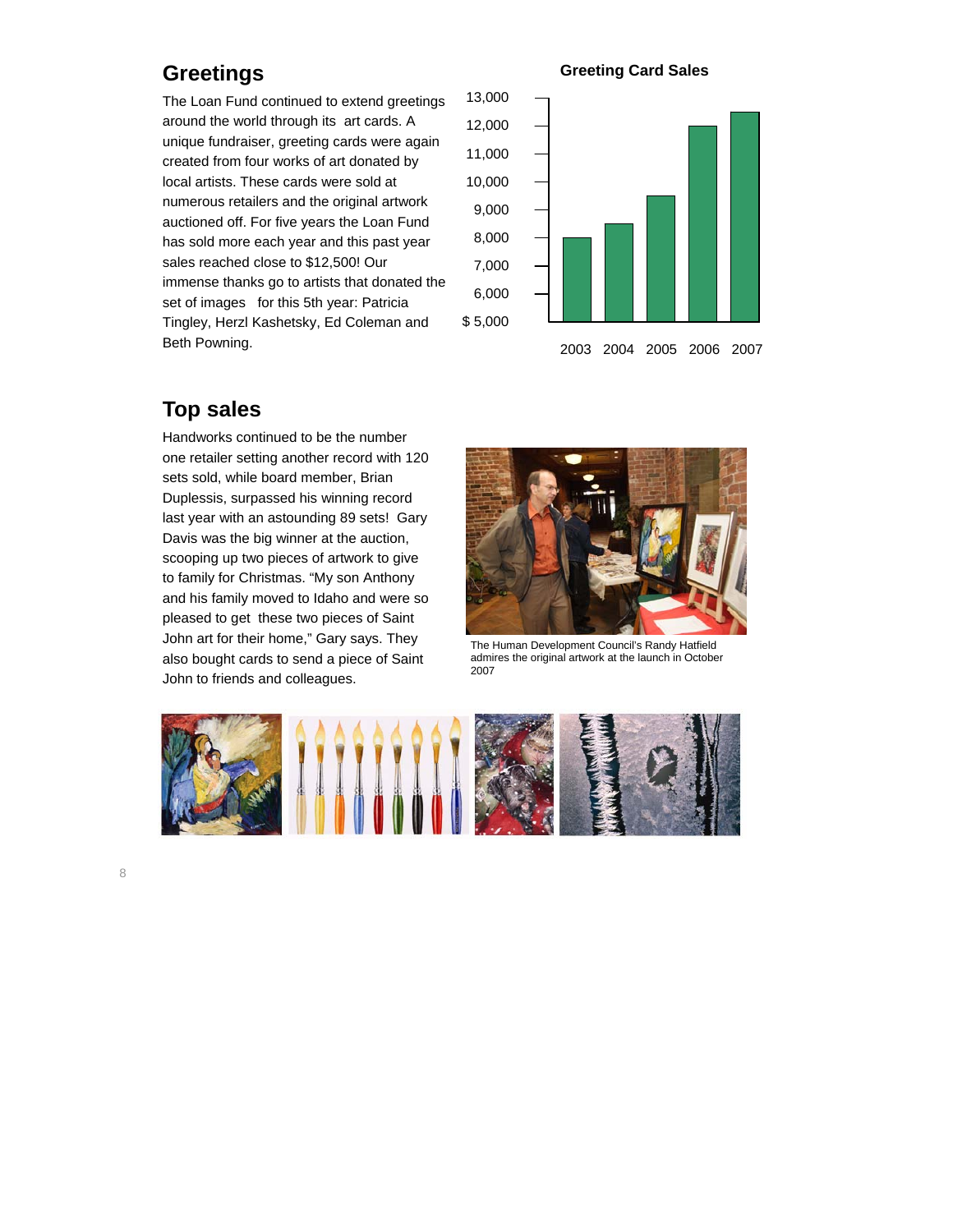# **Building for the future**

In July 2007, the Loan Fund was able to purchase a building at 133-135 Prince Edward Street thanks to an angel donation. What attracted the donor was a plan to rehabilitate the street. A former pawn shop and two vacant and run down flats would be turned into the Loan Fund office and two affordable housing units for working women. A former borrower was hired as the principal contractor. Critical start-up support was received from the Province's RRA Program, and the Greater Saint John Community Foundation. The Regional Development Corporation provided support for the office renovation. Other donors include:

- Community Foundations of Canada & Benjamin Moore
- Kent building supplies and JD Irving
- Ultimate Windows, Doors and More
- International Brotherhood of Electrical Workers
- Harris Rebar
- RS Webb Electrical
- Gardner Electric
- Source Atlantic
- Deloitte Touche Impact Day (scheduled for September 2008)

The Loan Fund also purchased three lots adjacent to the building, thanks again to a contribution by the angel donor who got the ball rolling in 2006. Discussions have already started with environmental contractors as we plan for a building that incorporates new technologies in energy efficiency.

#### **Securities donations make a difference**

Two sizable securities donations in the last 2 years have resulted in establishing a foundation for future growth and development by helping the Loan Fund purchase the building in 2006 and the land in 2008. Donating securities directly is the best way; the donor receives a charitable tax receipt for the donation and avoids the taxes on the capital gains. For more information on donating securities please contact us. Our tax advisor can sit down with you and identify the value for you and the Loan Fund.







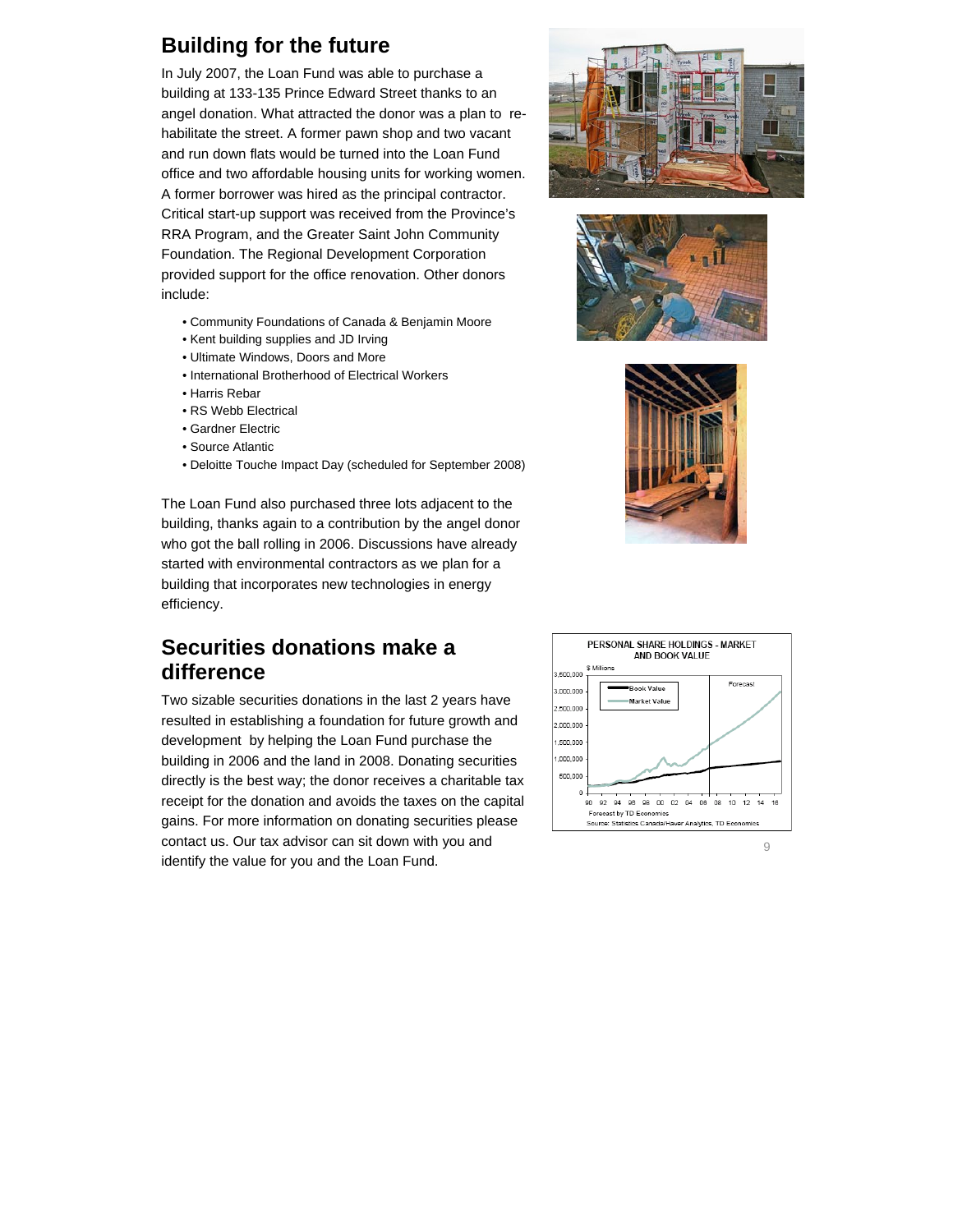

#### **10 Years of Partnership**

The Greater Saint John Community Foundation provided a grant to the Human Development Council in 1998 to assist in establishing a community loan fund in Saint John. The Foundation provided grants in almost every year since; for developing borrower supports, policies; creating marketing materials; to develop a damage deposit loan program; financial literacy; assist with our building project; and most recently to help us create a professional manual for facilitators and borrowers of the Power Up program. In essence the Greater Saint John Foundation has been with us every step of the way - providing an average of \$4,300 each year, no small change given our size. Many thanks to the Board of Directors of the Greater Saint John Community Foundation, with a special acknowledgement of Jane Barry who has fostered strong relationships and a true sense of caring and partnership.

# **ONE Home Demonstration Project**

The ONE Home Demonstration Project got closer to reality this year with a small nudge from the Loan Fund. All the pieces were put in place with leadership by Rehabitat and the ONE Home partnership. To fill a small gap, the Loan Fund signed a credit agreement that got all the partners to sign on. In fact, ONE Home should have three homes built by this fall. The Loan Fund also contracted Dalhousie University with funding from CMHC, to develop two more financial literacy modules; Saving and Home Ownership. In combination with the current five module Money Matter\$ program, these will provide a comprehensive orientation to prospective ONE Home owners.

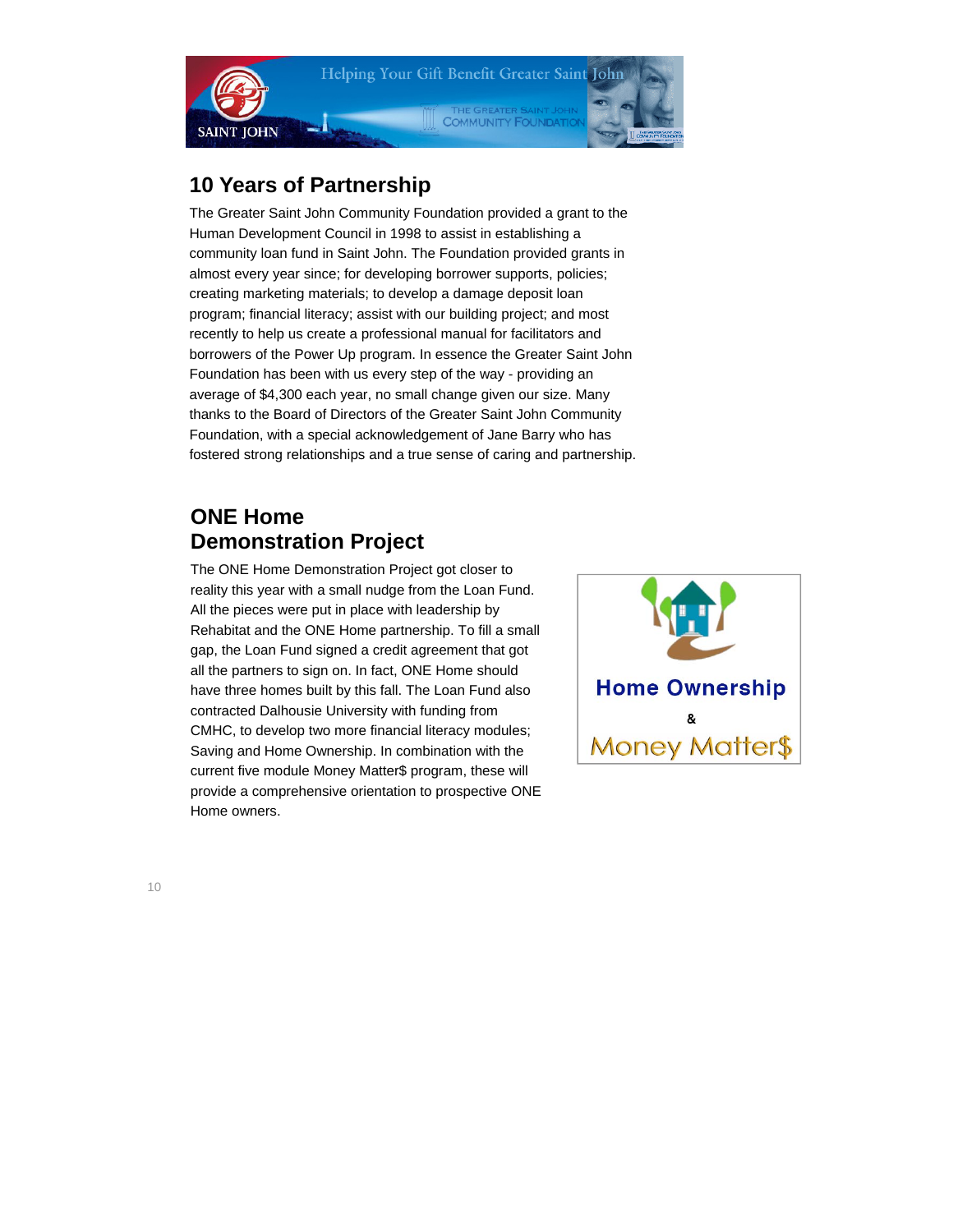

#### **National developments**

The Saint John Community Loan Fund continued as a founding member of the Canadian Community Investment Network Cooperative -

www.communityinvestment.ca. Members include co-op funds, environmental funds, micro loan and community loan funds, social equity funds, and credit unions. Some noteworthy examples include Vancity, Ecotrust Canada and Social Capital Partners. Seth Asimakos assumed the role of part-time executive director of the Network at the end of 2007. This follows from being one of the original organizers and founding board member in 2004. His role will be to lead with the board strategic priorities in policy development, research, training, outreach and promotion. A bi-monthly newsletter and regional meetings are planned as well as an overhaul of the website. Profiling the sector and documenting best practice will be important to enable replication and growth across the country. The Network represented by Seth will sit on an advisory committee overseeing research into share value and corporate responsibility conducted by the Carleton Centre for Community Innovation. Social finance is growing and innovative deals are being made; exemplified by the \$2 million housing trust being developed in Ottawa between the Ottawa Community Loan Fund, Alterna Savings Credit Union and the Teacher's Pension Fund. A housing trust? Sounds like something we need here. Who's interested?

# **Demand for social finance**

What demand is there for social finance in Saint John or Cape Breton County? This answer will be derived from research begun this past year by the Finance Research Group of the Social Economy and Sustainability Research Project housed at Mount Saint Vincent University, Halifax, www.msvu.ca/socialeconomyatlantic. This survey will provide a glimpse at what type of financing enterprising non-profits and cooperatives currently use and what they need for developing housing, programs and services. The survey mirrors the same used in Edmonton which informed the business plan that eventually created the Edmonton Social Enterprise Fund in 2007. Cape Breton University's CED Program is heading the research, with the Loan Fund partnering locally, and by CCINC nationally. A research report is expected in the Fall of 2008. Seth continues to sit as a Co-Director on the larger research project and sits as a community investment advisor on this piece of research.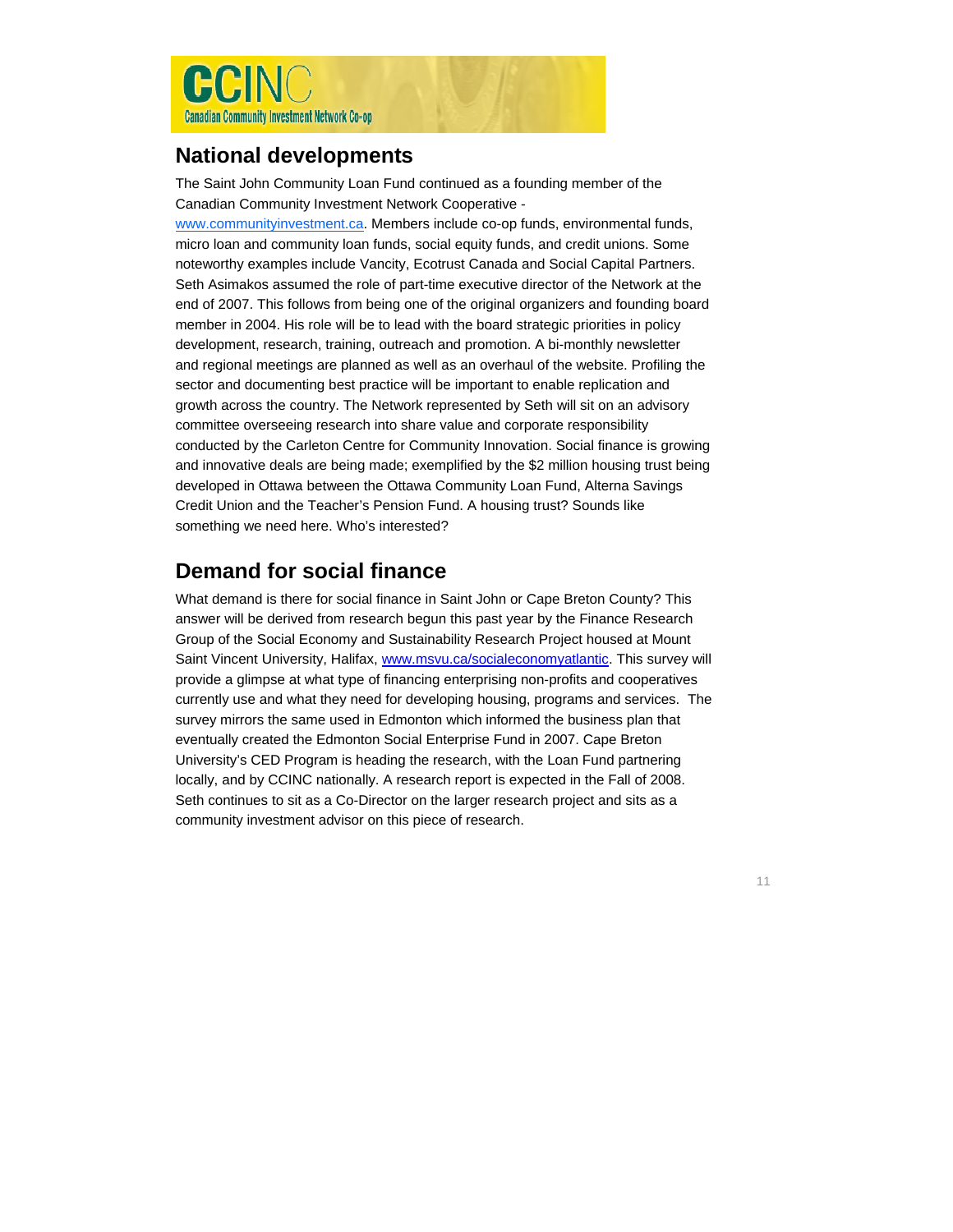#### **Profiles**



**Brian Duplessis** is the longest serving volunteer with the Loan Fund. He was part of the original steering committee, and is in his 3rd term as a member of the board. Brian comes from the International Longshoremen's Association Local 273, with a very strong commitment to the community and to workers. He says, "the Saint John & District Labour Council was asked to have representation on the board and I put my name forward. It has been a pleasure serving and watching the programs and services of the Loan Fund grow. Helping people to succeed is what it is all

about." The Loan Fund is lucky to have Brian who has made a strong contribution in policy development and governance. He is also an investor and the best card salesman we have!.

**Cindy Horton** joined the Loan Fund in March as the Training Coordinator, replacing Tanya MacPherson who had delivered Money Matter\$ for the last two years. In fact, Tanya recommended Cindy, who had been facilitating a youth program at PRUDE. Cindy's background includes a degree in recreation and a lot of training experience, with youth, in aboriginal communities, in recreation management, and in life skills. She



will be delivering and coordinating the Money Matter\$ program as well as Power Up training with women. Cindy is a natural fit.



**Christen Webb** was hired in January as the Executive Assistant for both the Loan Fund and the Canadian Community Investment Network. Christen brings office and database management work experience from the contact centre industry and from providing support to a couple of small businesses. She also has extensive experience as a volunteer trainer and coordinator with Junior Achievement, having delivered each inschool training program JA has, and also coordinating the school

program in Hampton, NB. Christen says, "I liked my volunteer work with JA and wanted to have a job in an organization that mixed entrepreneurism and community philosophy, so the Loan Fund was a perfect match." We think so.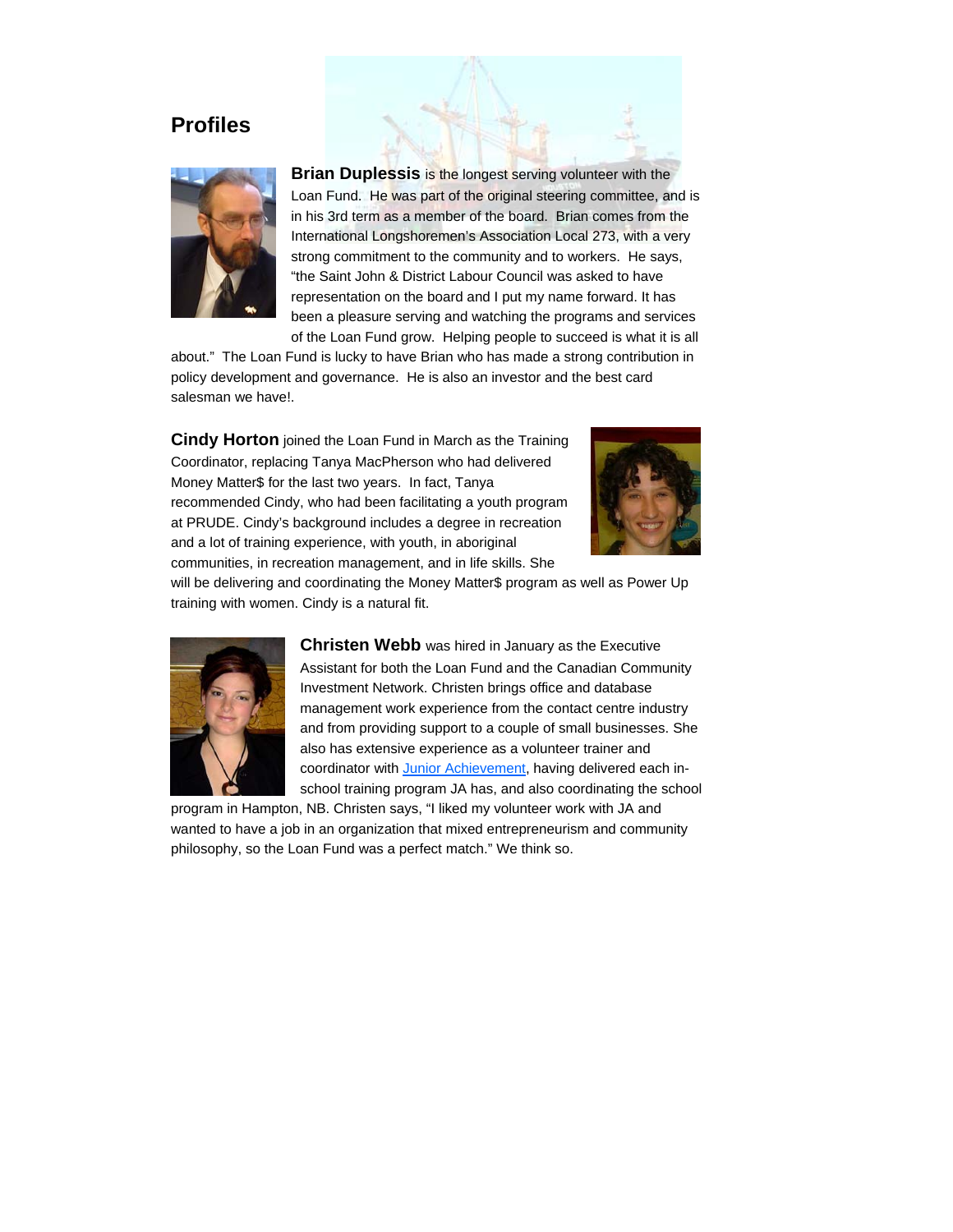#### **Board of Directors**

| President      | Louise Beland, Conference Interpreter          |
|----------------|------------------------------------------------|
|                | Vice President / Alicia Love, Stewart McKelvey |
| Secretary      |                                                |
| Treasurer      | Judy Martin, Thyssenkrupp Elevator             |
| Past President | Bob Boyce, Robert L. Boyce Architect           |
|                | Kathrup Acher Coint John Vouth Cohinet         |

 Kathryn Asher, Saint John Youth Cabinet Brian Duplessis, ILA Local 273 Cindy Kilpatrick, YMCA CAPP Randy Hatfield, Human Development Council Kym Johnston, Royal LePage Atlantic Don LeBlanc, Century 21 Shannon Patino, Ocean Steel (resigned) Rob Roy, Rob Roy Reproduction

#### **Volunteers, Advisors and Committee Members**

 Margaret Ann Blaney, MLA Gerry Pond, Mariner Partners, Inc. Leslie Oland, Saint Joseph's Hospital Foundation Peter Asimakos, Uptown Saint John Mary Doherty Marjorie Hamilton Paulette Stoddart, Cooke Aquaculture Don Mitchener Paul Reeves Julie Dingwell

#### **Staff**

Seth Asimakos, General Manager Marlene Abbott, Loans Officer and Coach Cindy Horton, Training Coordination Christen Webb, Executive Assistant Tanya McGraw, Money Matter\$ Facilitator (left on maternity leave)